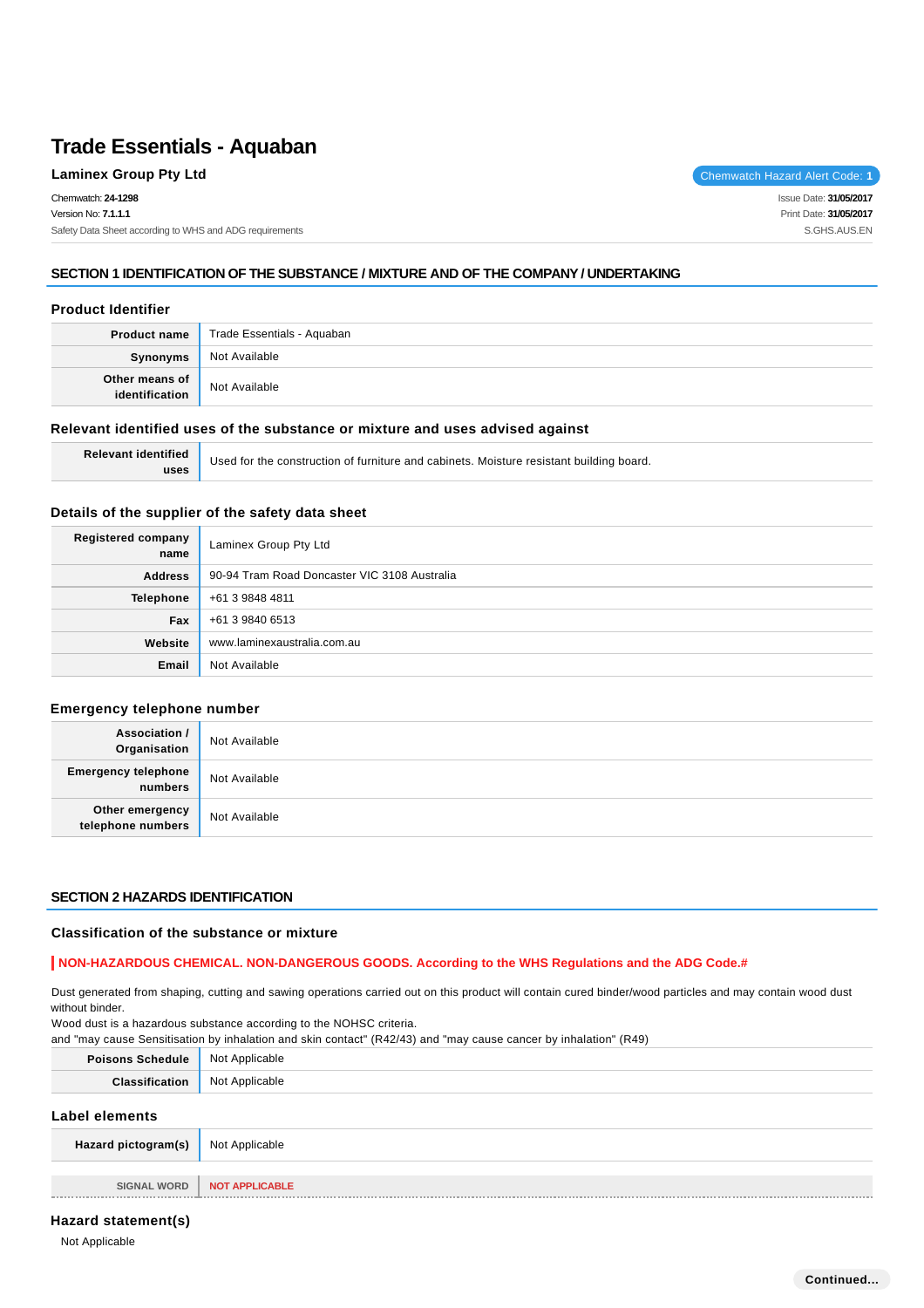# **Precautionary statement(s) Prevention**

Not Applicable

### **Precautionary statement(s) Response**

Not Applicable

# **Precautionary statement(s) Storage**

Not Applicable

### **Precautionary statement(s) Disposal**

Not Applicable

### **SECTION 3 COMPOSITION / INFORMATION ON INGREDIENTS**

#### **Substances**

See section below for composition of Mixtures

### **Mixtures**

| <b>CAS No</b> | %[weight] | <b>Name</b>                                          |
|---------------|-----------|------------------------------------------------------|
|               |           | wood panel containing                                |
| Not Available | $>85$     | wood particles                                       |
|               |           | bonded together with                                 |
| 9011-05-6     | < 13      | urea/ formaldehyde resin                             |
| 25036-13-9    | < 13      | melamine/ urea/ formaldehyde resin                   |
| 8002-74-2     | $2$       | paraffin wax                                         |
| 50-00-0       | 0.0001    | formaldehyde.                                        |
|               |           | dust from sawing and forming operations will contain |
| Not avail.    | NotSpec.  | wood dust softwood                                   |
| Not Available | NotSpec.  | cured binder                                         |

# **SECTION 4 FIRST AID MEASURES**

### **Description of first aid measures**

| <b>Eye Contact</b>  | If this product comes in contact with eyes:<br>• Wash out immediately with water.<br>If irritation continues, seek medical attention.<br>► Removal of contact lenses after an eye injury should only be undertaken by skilled personnel.<br>Generally not applicable. |
|---------------------|-----------------------------------------------------------------------------------------------------------------------------------------------------------------------------------------------------------------------------------------------------------------------|
| <b>Skin Contact</b> | If skin contact occurs:<br>Immediately remove all contaminated clothing, including footwear.<br>Flush skin and hair with running water (and soap if available).<br>▶ Seek medical attention in event of irritation.                                                   |
| <b>Inhalation</b>   | If fumes, aerosols or combustion products are inhaled remove from contaminated area.<br>• Other measures are usually unnecessary.                                                                                                                                     |
| Ingestion           | Immediately give a glass of water.<br>First aid is not generally required. If in doubt, contact a Poisons Information Centre or a doctor.                                                                                                                             |

# **Indication of any immediate medical attention and special treatment needed**

Treat symptomatically.

# **SECTION 5 FIREFIGHTING MEASURES**

### **Extinguishing media**

- Water spray or fog.
- Alcohol stable foam.
- Dry chemical powder.
- Carbon dioxide.

### **Special hazards arising from the substrate or mixture**

**Fire Incompatibility** Avoid contamination with oxidising agents i.e. nitrates, oxidising acids, chlorine bleaches, pool chlorine etc. as ignition may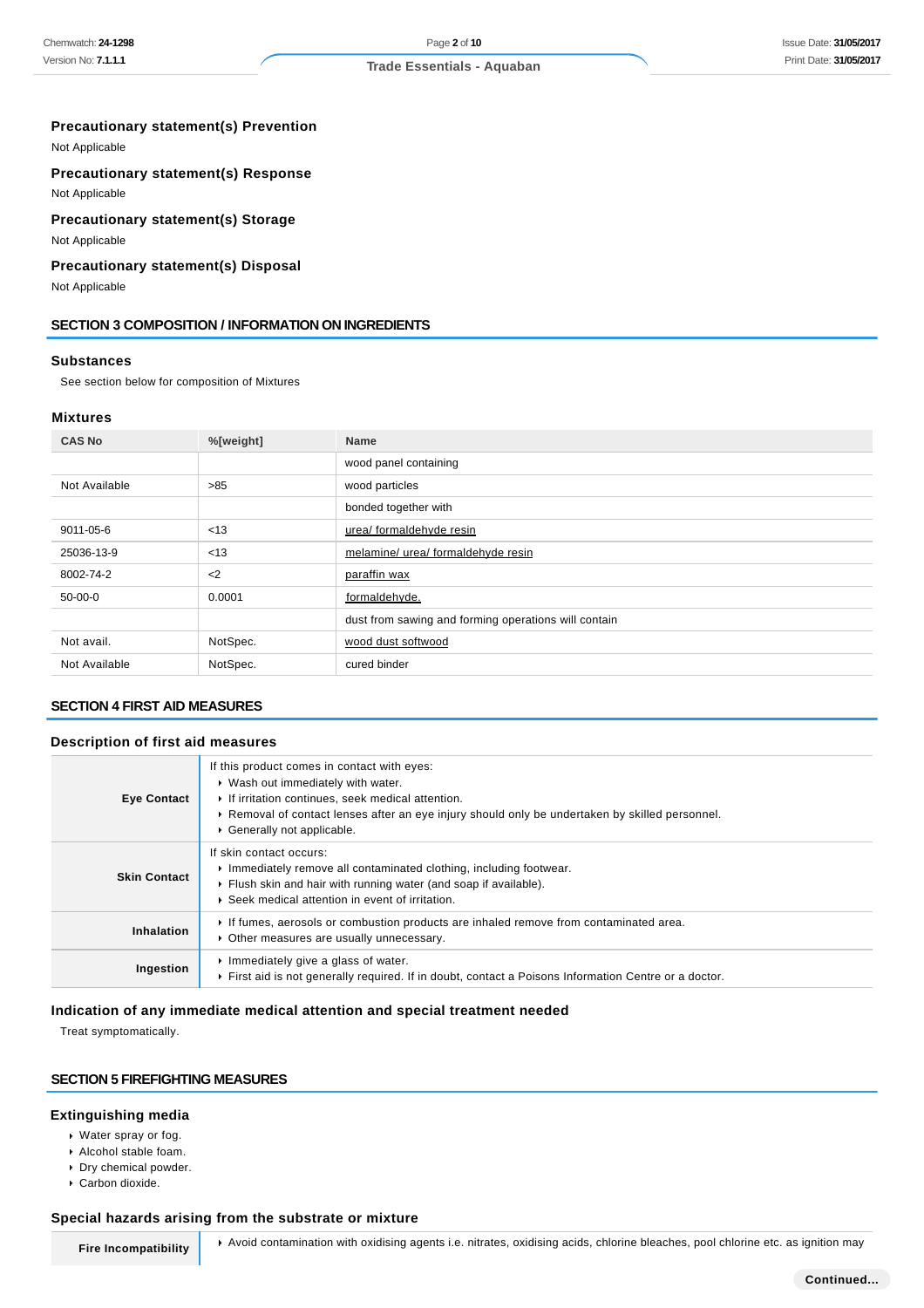| <b>Advice for firefighters</b> |                                                                                                                                                                                                                                                                                                                                                                                                                                                                                         |  |  |  |
|--------------------------------|-----------------------------------------------------------------------------------------------------------------------------------------------------------------------------------------------------------------------------------------------------------------------------------------------------------------------------------------------------------------------------------------------------------------------------------------------------------------------------------------|--|--|--|
| <b>Fire Fighting</b>           | Alert Fire Brigade and tell them location and nature of hazard.<br>• Wear breathing apparatus plus protective gloves.<br>► Prevent, by any means available, spillage from entering drains or water courses.<br>► Use water delivered as a fine spray to control fire and cool adjacent area.<br>DO NOT approach containers suspected to be hot.<br>► Cool fire exposed containers with water spray from a protected location.<br>If safe to do so, remove containers from path of fire. |  |  |  |
| <b>Fire/Explosion Hazard</b>   | Combustible. Will burn if ignited.<br>Combustion products include:<br>carbon monoxide (CO)<br>carbon dioxide (CO2)<br>and minor amounts of<br>hydrogen cyanide<br>other pyrolysis products typical of burning organic material.                                                                                                                                                                                                                                                         |  |  |  |
| <b>HAZCHEM</b>                 | Not Applicable                                                                                                                                                                                                                                                                                                                                                                                                                                                                          |  |  |  |

### **SECTION 6 ACCIDENTAL RELEASE MEASURES**

# **Personal precautions, protective equipment and emergency procedures**

See section 8

### **Environmental precautions**

See section 12

### **Methods and material for containment and cleaning up**

 $r$  result

| <b>Minor Spills</b> | $\triangleright$ Clean up all spills immediately.<br>▶ Secure load if safe to do so.<br>▶ Bundle/collect recoverable product.<br>• Collect remaining material in containers with covers for disposal. |
|---------------------|-------------------------------------------------------------------------------------------------------------------------------------------------------------------------------------------------------|
| <b>Major Spills</b> | $\triangleright$ Clean up all spills immediately.<br>▶ Secure load if safe to do so.<br>Bundle/collect recoverable product.<br>• Collect remaining material in containers with covers for disposal.   |

Personal Protective Equipment advice is contained in Section 8 of the SDS.

# **SECTION 7 HANDLING AND STORAGE**

# **Precautions for safe handling**

| Safe handling     | Avoid generating and breathing dust<br>Avoid contact with skin and eyes.<br>▶ Wear nominated personal protective equipment when handling.<br>▶ Use in a well-ventilated area.<br>▶ Use good occupational work practices.<br>▶ Observe manufacturer's storage and handling recommendations contained within this SDS. |
|-------------------|----------------------------------------------------------------------------------------------------------------------------------------------------------------------------------------------------------------------------------------------------------------------------------------------------------------------|
| Other information | Store away from incompatible materials.                                                                                                                                                                                                                                                                              |

# **Conditions for safe storage, including any incompatibilities**

| Suitable container         | No restriction on the type of containers. Packing as recommended by manufacturer. Check all material is clearly labelled. |
|----------------------------|---------------------------------------------------------------------------------------------------------------------------|
| Storage<br>incompatibility | Avoid reaction with oxidising agents                                                                                      |

# **SECTION 8 EXPOSURE CONTROLS / PERSONAL PROTECTION**

### **Control parameters**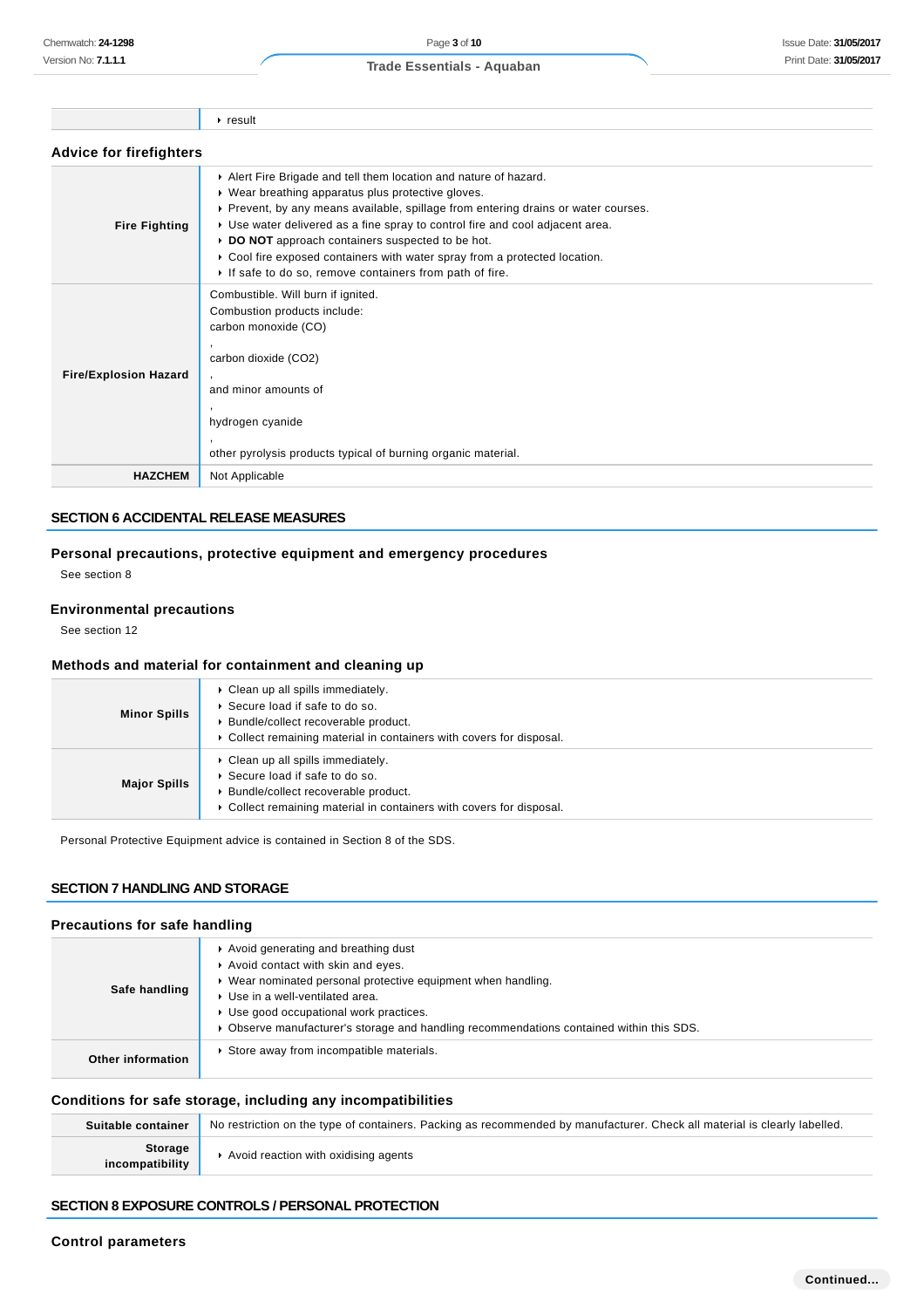# **OCCUPATIONAL EXPOSURE LIMITS (OEL)**

# **INGREDIENT DATA**

| <b>Source</b>                          | Ingredient            | <b>Material name</b>     | <b>TWA</b>            | <b>STEL</b>                       | Peak             | <b>Notes</b>     |
|----------------------------------------|-----------------------|--------------------------|-----------------------|-----------------------------------|------------------|------------------|
| Australia Exposure<br><b>Standards</b> | paraffin wax          | Paraffin wax (fume)      | $2 \text{ mg/m}$      | Not Available                     | Not<br>Available | Not<br>Available |
| Australia Exposure<br><b>Standards</b> | formaldehyde.         | Formaldehyde             | 1.2 mg/m $3/1$<br>ppm | $2.5 \text{ mg/m}$ $3 / 2$<br>ppm | Not<br>Available | Sen              |
| Australia Exposure<br><b>Standards</b> | wood dust<br>softwood | Wood dust (soft<br>wood) | $5 \text{ mg/m}$      | $10 \text{ mg/m}$ 3               | Not<br>Available | Sen              |

### **EMERGENCY LIMITS**

| Ingredient                            | <b>Material name</b> | TEEL-1        | TEEL-2              | TEEL-3        |
|---------------------------------------|----------------------|---------------|---------------------|---------------|
| paraffin wax                          | Paraffin, n-         | $6$ mg/m $3$  | 66 mg/m3            | 400 mg/m3     |
| formaldehyde.                         | Formaldehyde         | Not Available | Not Available       | Not Available |
|                                       |                      |               |                     |               |
| Ingredient                            | <b>Original IDLH</b> |               | <b>Revised IDLH</b> |               |
| wood particles                        | Not Available        |               | Not Available       |               |
| urea/ formaldehyde<br>resin           | Not Available        |               | Not Available       |               |
| melamine/ urea/<br>formaldehyde resin | Not Available        |               | Not Available       |               |
| paraffin wax                          | Not Available        |               | Not Available       |               |
| formaldehyde.                         | 30 ppm               |               | 20 ppm              |               |
| wood dust softwood                    | Not Available        |               | Not Available       |               |
| cured binder                          | Not Available        |               | Not Available       |               |

# **Exposure controls**

| Appropriate<br>engineering controls | Engineering controls are used to remove a hazard or place a barrier between the worker and the hazard. Well-designed<br>engineering controls can be highly effective in protecting workers and will typically be independent of worker interactions to<br>provide this high level of protection.<br>The basic types of engineering controls are:<br>Process controls which involve changing the way a job activity or process is done to reduce the risk.<br>Enclosure and/or isolation of emission source which keeps a selected hazard "physically" away from the worker and<br>ventilation that strategically "adds" and "removes" air in the work environment. Ventilation can remove or dilute an air<br>contaminant if designed properly. The design of a ventilation system must match the particular process and chemical or<br>contaminant in use.<br>Employers may need to use multiple types of controls to prevent employee overexposure. |
|-------------------------------------|-------------------------------------------------------------------------------------------------------------------------------------------------------------------------------------------------------------------------------------------------------------------------------------------------------------------------------------------------------------------------------------------------------------------------------------------------------------------------------------------------------------------------------------------------------------------------------------------------------------------------------------------------------------------------------------------------------------------------------------------------------------------------------------------------------------------------------------------------------------------------------------------------------------------------------------------------------|
| <b>Personal protection</b>          |                                                                                                                                                                                                                                                                                                                                                                                                                                                                                                                                                                                                                                                                                                                                                                                                                                                                                                                                                       |
| Eye and face<br>protection          | Safety glasses with side shields.<br>Chemical goggles.<br>► Contact lenses may pose a special hazard; soft contact lenses may absorb and concentrate irritants. A written policy<br>document, describing the wearing of lenses or restrictions on use, should be created for each workplace or task. This should<br>include a review of lens absorption and adsorption for the class of chemicals in use and an account of injury experience.<br>Medical and first-aid personnel should be trained in their removal and suitable equipment should be readily available. In the<br>event of chemical exposure, begin eye irrigation immediately and remove contact lens as soon as practicable.                                                                                                                                                                                                                                                        |
| <b>Skin protection</b>              | See Hand protection below                                                                                                                                                                                                                                                                                                                                                                                                                                                                                                                                                                                                                                                                                                                                                                                                                                                                                                                             |
| Hands/feet protection               | ▶ Wear chemical protective gloves, e.g. PVC.<br>▶ Wear safety footwear or safety gumboots, e.g. Rubber<br>NOTE:<br>▶ The material may produce skin sensitisation in predisposed individuals. Care must be taken, when removing gloves and<br>other protective equipment, to avoid all possible skin contact.<br>▶ Contaminated leather items, such as shoes, belts and watch-bands should be removed and destroyed.                                                                                                                                                                                                                                                                                                                                                                                                                                                                                                                                   |
| <b>Body protection</b>              | See Other protection below                                                                                                                                                                                                                                                                                                                                                                                                                                                                                                                                                                                                                                                                                                                                                                                                                                                                                                                            |
| Other protection                    | • Overalls.<br>P.V.C. apron.<br><b>Barrier cream.</b><br>▶ Skin cleansing cream.                                                                                                                                                                                                                                                                                                                                                                                                                                                                                                                                                                                                                                                                                                                                                                                                                                                                      |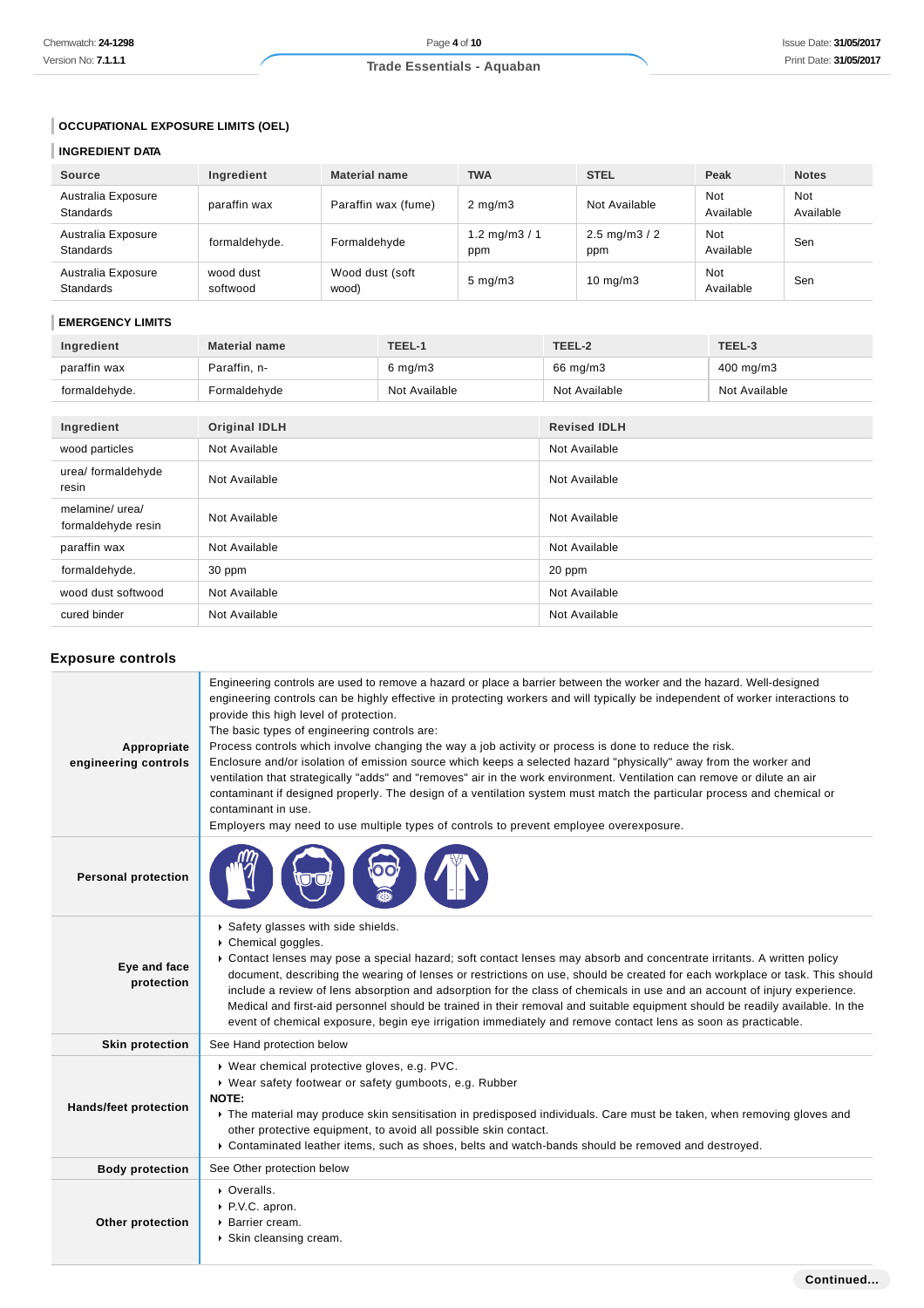|                 | $\triangleright$ Eye wash unit.<br>Avoid breathing dust when sawing or grinding.<br>WARNING: Wood dusts have been classified by the IARC as Group 1: CARCINOGENIC TO HUMANS.<br>Wood dusts produce dermatitis and an increased risk of upper respiratory disease. Epidemiological studies in furniture<br>workers show an increased risk of lung, tongue, pharynx and nasal cancer. An excess risk of leukaemia amongst millwrights<br>probably is associated with exposure to various components used in wood preservation.<br>IARC has not limited this finding to any specific type of industry (e.g. furniture manufacturing) or wood dust source<br>(hardwood vs. softwood). IARC's conclusions are based primarily on human carcinogenicity data from studies of various<br>exposed worker populations.<br>The softwood TLV-TWA reflects the apparent low risk for upper respiratory tract involvement amongst workers in the building<br>industry.<br>When cutting wear approved dust respirator to avoid inhalation of wood dust created during the cutting process. |
|-----------------|------------------------------------------------------------------------------------------------------------------------------------------------------------------------------------------------------------------------------------------------------------------------------------------------------------------------------------------------------------------------------------------------------------------------------------------------------------------------------------------------------------------------------------------------------------------------------------------------------------------------------------------------------------------------------------------------------------------------------------------------------------------------------------------------------------------------------------------------------------------------------------------------------------------------------------------------------------------------------------------------------------------------------------------------------------------------------|
| Thermal hazards | Not Available                                                                                                                                                                                                                                                                                                                                                                                                                                                                                                                                                                                                                                                                                                                                                                                                                                                                                                                                                                                                                                                                |

# **Respiratory protection**

Type BAX-P Filter of sufficient capacity. (AS/NZS 1716 & 1715, EN 143:2000 & 149:2001, ANSI Z88 or national equivalent)

### **SECTION 9 PHYSICAL AND CHEMICAL PROPERTIES**

# **Information on basic physical and chemical properties**

| Appearance                                      | Manufactured pressed board ranging in thickness from 5mm to 40mm, made from wood partcles/fibres bonded together with<br>resin. Newly manufactured board or freshly cut surfaces may have a pine odour. |                                                   |                |
|-------------------------------------------------|---------------------------------------------------------------------------------------------------------------------------------------------------------------------------------------------------------|---------------------------------------------------|----------------|
|                                                 |                                                                                                                                                                                                         |                                                   |                |
| <b>Physical state</b>                           | Manufactured                                                                                                                                                                                            | <b>Relative density</b><br>(Water = $1$ )         | $0.65 - 0.75$  |
| Odour                                           | Not Available                                                                                                                                                                                           | <b>Partition coefficient</b><br>n-octanol / water | Not Available  |
| <b>Odour threshold</b>                          | Not Available                                                                                                                                                                                           | Auto-ignition<br>temperature (°C)                 | >220           |
| pH (as supplied)                                | Not Applicable                                                                                                                                                                                          | Decomposition<br>temperature                      | Not Available  |
| Melting point /<br>freezing point (°C)          | Not Applicable                                                                                                                                                                                          | <b>Viscosity (cSt)</b>                            | Not Applicable |
| Initial boiling point<br>and boiling range (°C) | Not Applicable                                                                                                                                                                                          | Molecular weight<br>(g/mol)                       | Not Applicable |
| Flash point (°C)                                | Not Applicable                                                                                                                                                                                          | <b>Taste</b>                                      | Not Available  |
| <b>Evaporation rate</b>                         | Not Applicable                                                                                                                                                                                          | <b>Explosive properties</b>                       | Not Available  |
| Flammability                                    | Not Applicable                                                                                                                                                                                          | <b>Oxidising properties</b>                       | Not Available  |
| <b>Upper Explosive Limit</b><br>(%)             | Not Applicable                                                                                                                                                                                          | <b>Surface Tension</b><br>(dyn/cm or mN/m)        | Not Applicable |
| <b>Lower Explosive Limit</b><br>(%)             | Not Applicable                                                                                                                                                                                          | <b>Volatile Component</b><br>(%                   | Not Applicable |
| Vapour pressure (kPa)                           | Not Applicable                                                                                                                                                                                          | Gas group                                         | Not Available  |
| Solubility in water<br>(g/L)                    | Immiscible                                                                                                                                                                                              | pH as a solution (1%)                             | Not Applicable |
| Vapour density (Air =<br>1)                     | Not Applicable                                                                                                                                                                                          | VOC g/L                                           | Not Available  |

# **SECTION 10 STABILITY AND REACTIVITY**

| Reactivity                                    | See section 7                                                             |
|-----------------------------------------------|---------------------------------------------------------------------------|
| <b>Chemical stability</b>                     | Product is considered stable and hazardous polymerisation will not occur. |
| Possibility of<br>hazardous reactions         | See section 7                                                             |
| <b>Conditions to avoid</b>                    | See section 7                                                             |
| Incompatible materials                        | See section 7                                                             |
| <b>Hazardous</b><br>decomposition<br>products | See section 5                                                             |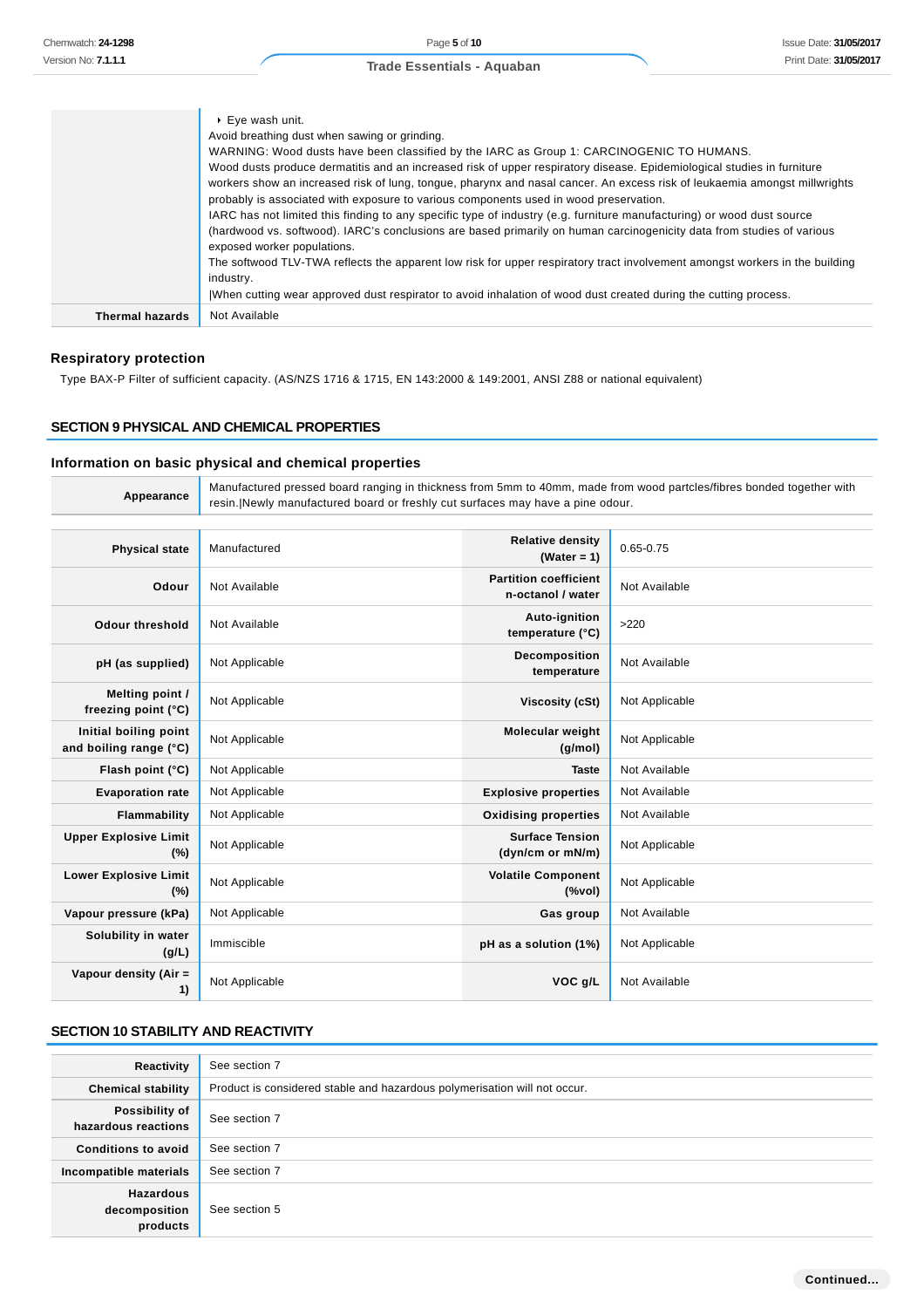# **SECTION 11 TOXICOLOGICAL INFORMATION**

# **Information on toxicological effects**

| <b>Inhaled</b>      | The material is not thought to produce adverse health effects or irritation of the respiratory tract (as classified by EC<br>Directives using animal models). Nevertheless, good hygiene practice requires that exposure be kept to a minimum and that<br>suitable control measures be used in an occupational setting.<br>► Hazard relates to dust released by sawing, cutting, sanding, trimming or other finishing operations.<br>New boards or freshly cut surfaces may have a pine/wood/resin odour which will dissipate with ventilation. When cutting,<br>wood dust will be created which is classified as a Hazardous Substance according to the criteria of NOHSC. Atmosphere<br>should be checked and if necessary suitable arrangements made to reduce the level of vapours in the breathing zone for<br>persons working in the area. |
|---------------------|--------------------------------------------------------------------------------------------------------------------------------------------------------------------------------------------------------------------------------------------------------------------------------------------------------------------------------------------------------------------------------------------------------------------------------------------------------------------------------------------------------------------------------------------------------------------------------------------------------------------------------------------------------------------------------------------------------------------------------------------------------------------------------------------------------------------------------------------------|
| Ingestion           | The material has <b>NOT</b> been classified by EC Directives or other classification systems as "harmful by ingestion". This is<br>because of the lack of corroborating animal or human evidence.                                                                                                                                                                                                                                                                                                                                                                                                                                                                                                                                                                                                                                                |
| <b>Skin Contact</b> | Skin contact is not thought to have harmful health effects (as classified under EC Directives); the material may still produce<br>health damage following entry through wounds, lesions or abrasions.                                                                                                                                                                                                                                                                                                                                                                                                                                                                                                                                                                                                                                            |
| Eye                 | Although the material is not thought to be an irritant (as classified by EC Directives), direct contact with the eye may<br>produce transient discomfort characterised by tearing or conjunctival redness (as with windburn).                                                                                                                                                                                                                                                                                                                                                                                                                                                                                                                                                                                                                    |
| Chronic             | This manufactured article is considered to have low hazard potential if handling and personal protection recommendations are<br>followed                                                                                                                                                                                                                                                                                                                                                                                                                                                                                                                                                                                                                                                                                                         |

| <b>Trade Essentials -</b>   | <b>TOXICITY</b>                                                                                                                                                                                                                 | <b>IRRITATION</b>                |  |
|-----------------------------|---------------------------------------------------------------------------------------------------------------------------------------------------------------------------------------------------------------------------------|----------------------------------|--|
| Aquaban                     | Not Available                                                                                                                                                                                                                   | Not Available                    |  |
|                             | <b>TOXICITY</b>                                                                                                                                                                                                                 | <b>IRRITATION</b>                |  |
| urea/ formaldehyde<br>resin | dermal (rat) LD50: >2100 mg/kg <sup>[2]</sup>                                                                                                                                                                                   | Eye (rabbit): 0.1 ul/24h -SEVERE |  |
|                             | Oral (rat) LD50: 8394 mg/kgE <sup>[2]</sup>                                                                                                                                                                                     | Skin (rabbit): 500 mg/24h-SEVERE |  |
| melamine/ urea/             | <b>TOXICITY</b>                                                                                                                                                                                                                 | <b>IRRITATION</b>                |  |
| formaldehyde resin          | Oral (rat) LD50: >5000 mg/kg] <sup>[2]</sup>                                                                                                                                                                                    | Not Available                    |  |
|                             | <b>TOXICITY</b>                                                                                                                                                                                                                 | <b>IRRITATION</b>                |  |
|                             | dermal (rat) LD50: >2000 mg/kg[1]                                                                                                                                                                                               | Eye (rabbit): 100 mg/24 hr-mild  |  |
| paraffin wax                | dermal (rat) LD50: >2000 mg/kg <sup>[1]</sup>                                                                                                                                                                                   | Skin (rabbit): 500 mg/24 hr-mild |  |
|                             | Oral (rat) LD50: >5000 mg/kg <sup>[1]</sup>                                                                                                                                                                                     |                                  |  |
|                             | Oral (rat) LD50: >5000 mg/kg <sup>[1]</sup>                                                                                                                                                                                     |                                  |  |
|                             | <b>TOXICITY</b>                                                                                                                                                                                                                 | <b>IRRITATION</b>                |  |
|                             | Dermal (rabbit) LD50: 270 mg/kg <sup>[2]</sup>                                                                                                                                                                                  | Eye (human): 4 ppm/5m            |  |
| formaldehyde.               | Inhalation (rat) LC50: 250 ppm/4hr <sup>[2]</sup>                                                                                                                                                                               | Eye (rabbit): 0.75 mg/24H SEVERE |  |
|                             | Oral (rat) LD50: 100 mg/kgm <sup>[2]</sup>                                                                                                                                                                                      | Skin (human): 0.15 mg/3d-l mild  |  |
|                             |                                                                                                                                                                                                                                 | Skin (rabbit): 2 mg/24H SEVERE   |  |
|                             | <b>TOXICITY</b>                                                                                                                                                                                                                 | <b>IRRITATION</b>                |  |
| wood dust softwood          | Not Available                                                                                                                                                                                                                   | Not Available                    |  |
| Legend:                     | 1. Value obtained from Europe ECHA Registered Substances - Acute toxicity 2.* Value obtained from manufacturer's SDS.<br>Unless otherwise specified data extracted from RTECS - Register of Toxic Effect of chemical Substances |                                  |  |

| <b>UREA/</b><br><b>FORMALDEHYDE</b><br><b>RESIN</b> | NOTE: Substance has been shown to be mutagenic in at least one assay, or belongs to a family of chemicals producing<br>damage or change to cellular DNA.<br>Somnolence, impaired liver function tests, changes in leucocyte (WBC) count recorded.                                                                                                                                                                                                                                                                                                                                                                                                                                                                            |
|-----------------------------------------------------|------------------------------------------------------------------------------------------------------------------------------------------------------------------------------------------------------------------------------------------------------------------------------------------------------------------------------------------------------------------------------------------------------------------------------------------------------------------------------------------------------------------------------------------------------------------------------------------------------------------------------------------------------------------------------------------------------------------------------|
| <b>PARAFFIN WAX</b>                                 | "Hydrocarbon wax" describes a group of solid C20 to C36 paraffinic hydrocarbons which are not absorbed in the gastro-<br>intestinal tract and in small quantity will pass through undigested.<br>Refined waxes are used widely in cosmetic surgery over many years and this demonstrates their low toxicity; many<br>guidelines exist for their safe use. However, occasionally there are reports of adverse effects with these products. Deposits<br>under the skin, referred to as "paraffinoma" have been described, but these are not normally associated with other<br>progressive changes.<br>Long-term toxicity studies indicated that petroleum-derived paraffin and microcrystalline waxes are non-toxic and do not |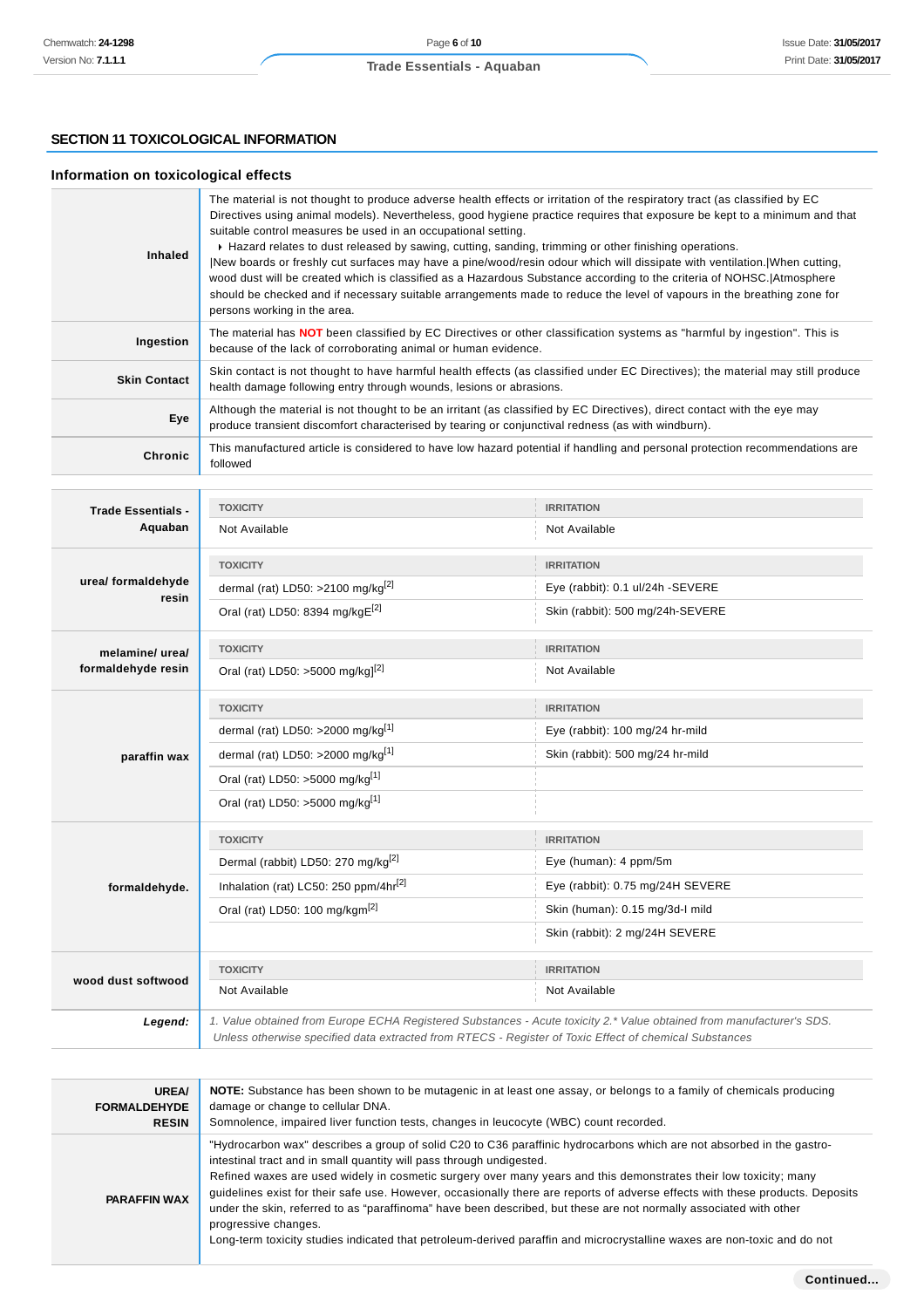cause cancer.

carcinogenic.

# **Trade Essentials - Aquaban**

|                                     | Animal studies indicate that normal, branched and cyclic paraffins are absorbed from the gastrointestinal tract and that the<br>absorption of n-paraffins is inversely proportional to the carbon chain length, with little absorption above C30. With respect to<br>the carbon chain lengths likely to be present in mineral oil, n-paraffins may be absorbed to a greater extent than iso- or cyclo-<br>paraffins.<br>The major classes of hydrocarbons are well absorbed into the gastrointestinal tract in various species. In many cases, the<br>hydrophobic hydrocarbons are ingested in association with fats in the diet. Some hydrocarbons may appear unchanged as in<br>the lipoprotein particles in the gut lymph, but most hydrocarbons partly separate from fats and undergo metabolism in the gut<br>cell. The gut cell may play a major role in determining the proportion of hydrocarbon that becomes available to be deposited<br>unchanged in peripheral tissues such as in the body fat stores or the liver.<br>The materials included in the Lubricating Base Oils category are related from both process and physical-chemical<br>perspectives;<br>The potential toxicity of a specific distillate base oil is inversely related to the severity or extent of processing the oil has<br>undergone, since:<br>The adverse effects of these materials are associated with undesirable components, and<br>$\bullet$<br>The levels of the undesirable components are inversely related to the degree of processing;<br>Distillate base oils receiving the same degree or extent of processing will have similar toxicities;<br>The potential toxicity of residual base oils is independent of the degree of processing the oil receives.<br>The reproductive and developmental toxicity of the distillate base oils is inversely related to the degree of<br>processing.<br>Unrefined & mildly refined distillate base oils contain the highest levels of undesirable components, have the largest<br>variation of hydrocarbon molecules and have shown the highest potential cancer-causing and mutation-causing activities.<br>Highly and severely refined distillate base oils are produced from unrefined and mildly refined oils by removing or<br>transforming undesirable components. In comparison to unrefined and mildly refined base oils, the highly and severely<br>refined distillate base oils have a smaller range of hydrocarbon molecules and have demonstrated very low mammalian<br>toxicity. Testing of residual oils for mutation-causing and cancer-causing potential has shown negative results, supporting the<br>belief that these materials lack biologically active components or the components are largely non-bioavailable due to their<br>molecular size.<br>Toxicity testing has consistently shown that lubricating base oils have low acute toxicities.<br>For highly and severely refined distillate base oils:<br>In animal studies, the acute, oral, semilethal dose is $>5g/kg$ body weight and the semilethal dose by skin contact is $>2g/kg$<br>body weight. The semilethal concentration for inhalation is 2.18 to >4 mg/L. The materials have varied from "non-irritating" to<br>"moderately irritating" when tested for skin and eye irritation. Testing for sensitisation has been negative. The effects of<br>repeated exposure vary by species; in animals, effects to the testes and lung have been observed, as well as the formation<br>of granulomas. In animals, these substances have not been found to cause reproductive toxicity or significant increases in<br>birth defects. They are also not considered to cause cancer, mutations or chromosome aberrations. |
|-------------------------------------|---------------------------------------------------------------------------------------------------------------------------------------------------------------------------------------------------------------------------------------------------------------------------------------------------------------------------------------------------------------------------------------------------------------------------------------------------------------------------------------------------------------------------------------------------------------------------------------------------------------------------------------------------------------------------------------------------------------------------------------------------------------------------------------------------------------------------------------------------------------------------------------------------------------------------------------------------------------------------------------------------------------------------------------------------------------------------------------------------------------------------------------------------------------------------------------------------------------------------------------------------------------------------------------------------------------------------------------------------------------------------------------------------------------------------------------------------------------------------------------------------------------------------------------------------------------------------------------------------------------------------------------------------------------------------------------------------------------------------------------------------------------------------------------------------------------------------------------------------------------------------------------------------------------------------------------------------------------------------------------------------------------------------------------------------------------------------------------------------------------------------------------------------------------------------------------------------------------------------------------------------------------------------------------------------------------------------------------------------------------------------------------------------------------------------------------------------------------------------------------------------------------------------------------------------------------------------------------------------------------------------------------------------------------------------------------------------------------------------------------------------------------------------------------------------------------------------------------------------------------------------------------------------------------------------------------------------------------------------------------------------------------------------------------------------------------------------------------------------------------------------------------------------------------------------------------------------------------------------------------------------------------------------------------------------------------------------------------------------------------------------------------------------------------------------------------------------------------------------------------------------------------------------------------------------------------------------------------------------------------------------------------------------------------------------------------------------------------------------------------------|
| FORMALDEHYDE.                       | Tumorigenic in rats<br>The material may produce severe irritation to the eye causing pronounced inflammation. Repeated or prolonged exposure to<br>irritants may produce conjunctivitis.<br>The material may cause severe skin irritation after prolonged or repeated exposure and may produce on contact skin<br>redness, swelling, the production of vesicles, scaling and thickening of the skin. Repeated exposures may produce severe<br>ulceration.<br>Asthma-like symptoms may continue for months or even years after exposure to the material ends. This may be due to a<br>non-allergic condition known as reactive airways dysfunction syndrome (RADS) which can occur after exposure to high<br>levels of highly irritating compound. Main criteria for diagnosing RADS include the absence of previous airways disease in a<br>non-atopic individual, with sudden onset of persistent asthma-like symptoms within minutes to hours of a documented<br>exposure to the irritant. Other criteria for diagnosis of RADS include a reversible airflow pattern on lung function tests,<br>moderate to severe bronchial hyperreactivity on methacholine challenge testing, and the lack of minimal lymphocytic<br>inflammation, without eosinophilia. RADS (or asthma) following an irritating inhalation is an infrequent disorder with rates<br>related to the concentration of and duration of exposure to the irritating substance. On the other hand, industrial bronchitis is<br>a disorder that occurs as a result of exposure due to high concentrations of irritating substance (often particles) and is<br>completely reversible after exposure ceases. The disorder is characterized by difficulty breathing, cough and mucus<br>production.<br><b>WARNING:</b> This substance has been classified by the IARC as Group 1: <b>CARCINOGENIC TO HUMANS</b> .<br>Tenth Annual Report on Carcinogens: Substance anticipated to be Carcinogen                                                                                                                                                                                                                                                                                                                                                                                                                                                                                                                                                                                                                                                                                                                                                                                                                                                                                                                                                                                                                                                                                                                                                                                                                                                                                                                                                                                                                                                                                                                                                                                                                                                                                                                                                                                  |
| <b>WOOD DUST</b><br><b>SOFTWOOD</b> | [National Toxicology Program: U.S. Dep. of Health & Human Services 2002]<br>Allergic reactions involving the respiratory tract are usually due to interactions between IgE antibodies and allergens and<br>occur rapidly. Allergic potential of the allergen and period of exposure often determine the severity of symptoms. Some<br>people may be genetically more prone than others, and exposure to other irritants may aggravate symptoms. Allergy causing<br>activity is due to interactions with proteins.<br>Attention should be paid to atopic diathesis, characterised by increased susceptibility to nasal inflammation, asthma and<br>eczema.<br>Exogenous allergic alveolitis is induced essentially by allergen specific immune-complexes of the IgG type; cell-mediated<br>reactions (T lymphocytes) may be involved. Such allergy is of the delayed type with onset up to four hours following<br>exposure.<br>No significant acute toxicological data identified in literature search.<br>For wood dusts:<br>Wood dusts may cause respiratory symptoms including sensitisation and diminished respiratory function and may also be                                                                                                                                                                                                                                                                                                                                                                                                                                                                                                                                                                                                                                                                                                                                                                                                                                                                                                                                                                                                                                                                                                                                                                                                                                                                                                                                                                                                                                                                                                                                                                                                                                                                                                                                                                                                                                                                                                                                                                                                                                                                                                                                                                                                                                                                                                                                                                                                                                                                                                                                                                                         |

OSHA has determined that the health evidence for the toxicity of wood dust cannot be separately distinguished for soft wood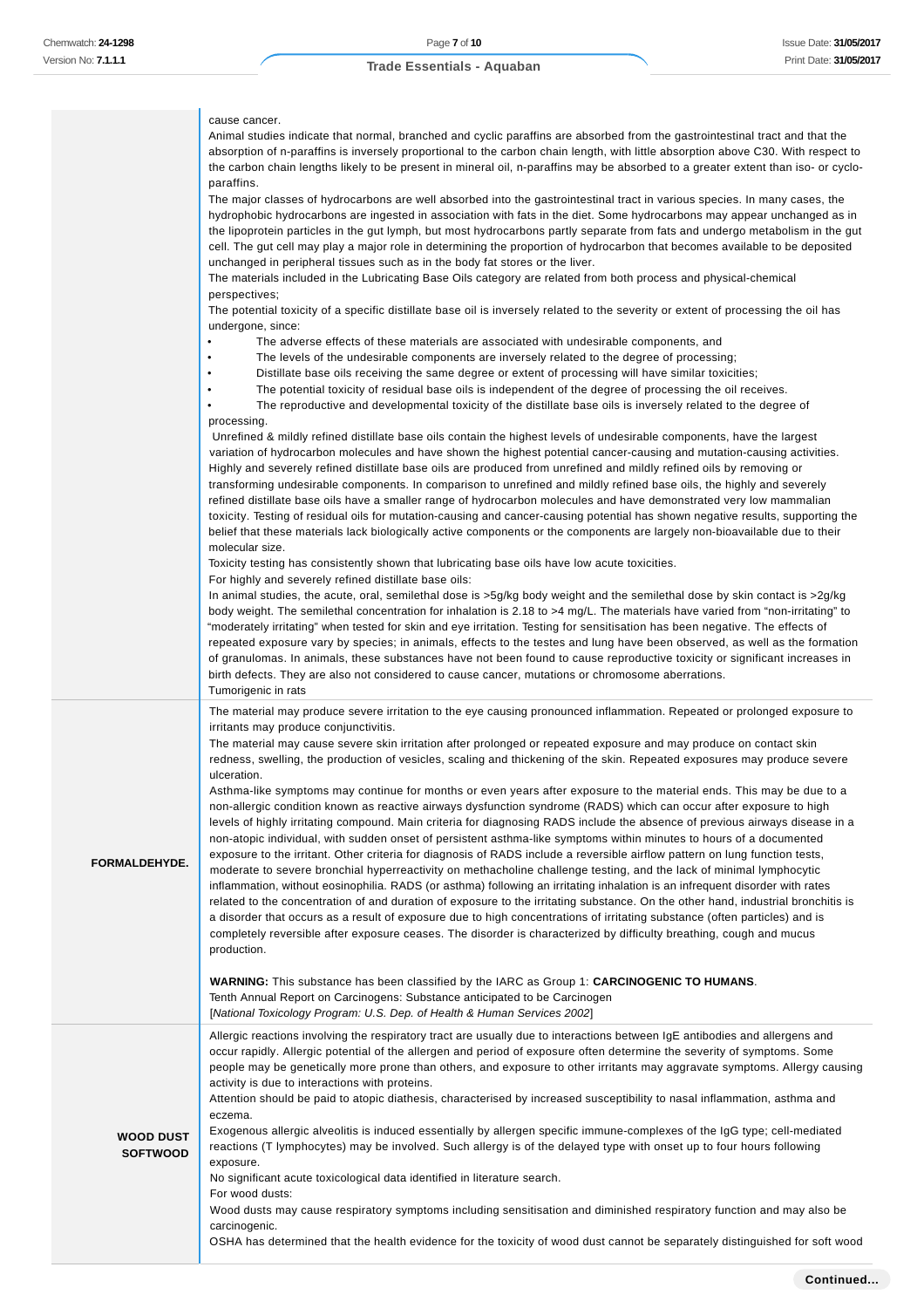and hard wood. A final OSHA ruling however establishes an 8-hour TWA PEL of 2.5 mg/m3 for Western red cedar wood dust, based on its widely recognized ability to cause immune-system-mediated allergic sensitization. Evidence in the record demonstrates the seriousness of this effect. Wood dust is defined as any wood particles arising from the processing or handling of woods. Hard woods derive from the deciduous broad-leaved flowering species of trees, and soft woods include the coniferous species that do not shed their leaves in the winter. The distinction between hard woods and soft woods is purely botanical. WARNING: Inhalation of wood dust by workers in the furniture and cabinet making industry has been related to nasal cancer [ I.L.O. Encyclopedia] Use control measures to limit all exposures. The following information refers to contact allergens as a group and may not be specific to this product. **UREA/** Contact allergies quickly manifest themselves as contact eczema, more rarely as urticaria or Quincke's oedema. The **FORMALDEHYDE** pathogenesis of contact eczema involves a cell-mediated (T lymphocytes) immune reaction of the delayed type. Other **RESIN & MELAMINE/** allergic skin reactions, e.g. contact urticaria, involve antibody-mediated immune reactions. The significance of the contact **UREA/** allergen is not simply determined by its sensitisation potential: the distribution of the substance and the opportunities for **FORMALDEHYDE** contact with it are equally important. A weakly sensitising substance which is widely distributed can be a more important **RESIN &** allergen than one with stronger sensitising potential with which few individuals come into contact. From a clinical point of view, **FORMALDEHYDE.** substances are noteworthy if they produce an allergic test reaction in more than 1% of the persons tested. **Acute Toxicity Carcinogenicity**  $\circ$ **Skin Irritation/Corrosion Reproductivity**

| <b>Irritation/Corrosion</b>          | $\checkmark$ | <b>Reproductivity</b>       | ◡       |
|--------------------------------------|--------------|-----------------------------|---------|
| Serious Eye<br>Damage/Irritation     |              | STOT - Single<br>Exposure   |         |
| Respiratory or Skin<br>sensitisation |              | STOT - Repeated<br>Exposure | $\circ$ |
| <b>Mutagenicity</b>                  |              | <b>Aspiration Hazard</b>    | $\circ$ |

Legend:  $\mathsf{X}$  – Data available but does not fill the criteria for classification  $\blacktriangleright$  – Data available to make classification

 $\bigcirc$  – Data Not Available to make classification

### **SECTION 12 ECOLOGICAL INFORMATION**

### **Toxicity**

|                                       | <b>ENDPOINT</b>          | <b>TEST DURATION (HR)</b> | <b>SPECIES</b>                |                          |                          | <b>SOURCE</b>            |
|---------------------------------------|--------------------------|---------------------------|-------------------------------|--------------------------|--------------------------|--------------------------|
| <b>Trade Essentials -</b><br>Aquaban  | <b>Not</b><br>Applicable | Not Applicable            | Not Applicable                | <b>Not</b><br>Applicable |                          | <b>Not</b><br>Applicable |
|                                       | <b>ENDPOINT</b>          | <b>TEST DURATION (HR)</b> | <b>SPECIES</b>                | VALUE                    |                          | <b>SOURCE</b>            |
| urea/ formaldehyde                    | <b>LC50</b>              | 96                        | Fish                          | 1.50363mg/L              |                          | 3                        |
| resin                                 | EC50                     | 96                        | Algae or other aquatic plants |                          | 2140.75364mg/L           | 3                        |
|                                       | EC50                     | 4                         | Algae or other aquatic plants |                          | 3915.10163mg/L           | 3                        |
|                                       | <b>ENDPOINT</b>          | <b>TEST DURATION (HR)</b> | <b>SPECIES</b>                |                          | VALUE                    | <b>SOURCE</b>            |
| melamine/ urea/<br>formaldehyde resin | <b>Not</b><br>Applicable | Not Applicable            | Not Applicable                | <b>Not</b><br>Applicable |                          | <b>Not</b><br>Applicable |
|                                       | <b>ENDPOINT</b>          | <b>TEST DURATION (HR)</b> | <b>SPECIES</b>                | VALUE                    |                          | <b>SOURCE</b>            |
| paraffin wax                          | <b>Not</b><br>Applicable | Not Applicable            | Not Applicable                |                          | <b>Not</b><br>Applicable | <b>Not</b><br>Applicable |
|                                       | <b>ENDPOINT</b>          | <b>TEST DURATION (HR)</b> | <b>SPECIES</b>                |                          |                          | <b>SOURCE</b>            |
|                                       | <b>LC50</b>              | 96                        | Fish                          |                          |                          | $\overline{4}$           |
|                                       | <b>EC50</b>              | 48                        | Crustacea                     |                          |                          | $\overline{4}$           |
| formaldehyde.                         | EC50                     | 96                        | Algae or other aquatic plants |                          |                          | 4                        |
|                                       | EC50                     | 48                        | Crustacea                     |                          |                          | 4                        |
|                                       | <b>NOEC</b>              | 96                        | Algae or other aquatic plants |                          |                          | 4                        |
| wood dust softwood                    | <b>ENDPOINT</b>          | <b>TEST DURATION (HR)</b> | <b>SPECIES</b>                | VALUE                    |                          | <b>SOURCE</b>            |
|                                       | <b>Not</b><br>Applicable | Not Applicable            | Not Applicable                |                          | <b>Not</b><br>Applicable | Not<br>Applicable        |

**Legend:** Extracted from 1. IUCLID Toxicity Data 2. Europe ECHA Registered Substances - Ecotoxicological Information - Aquatic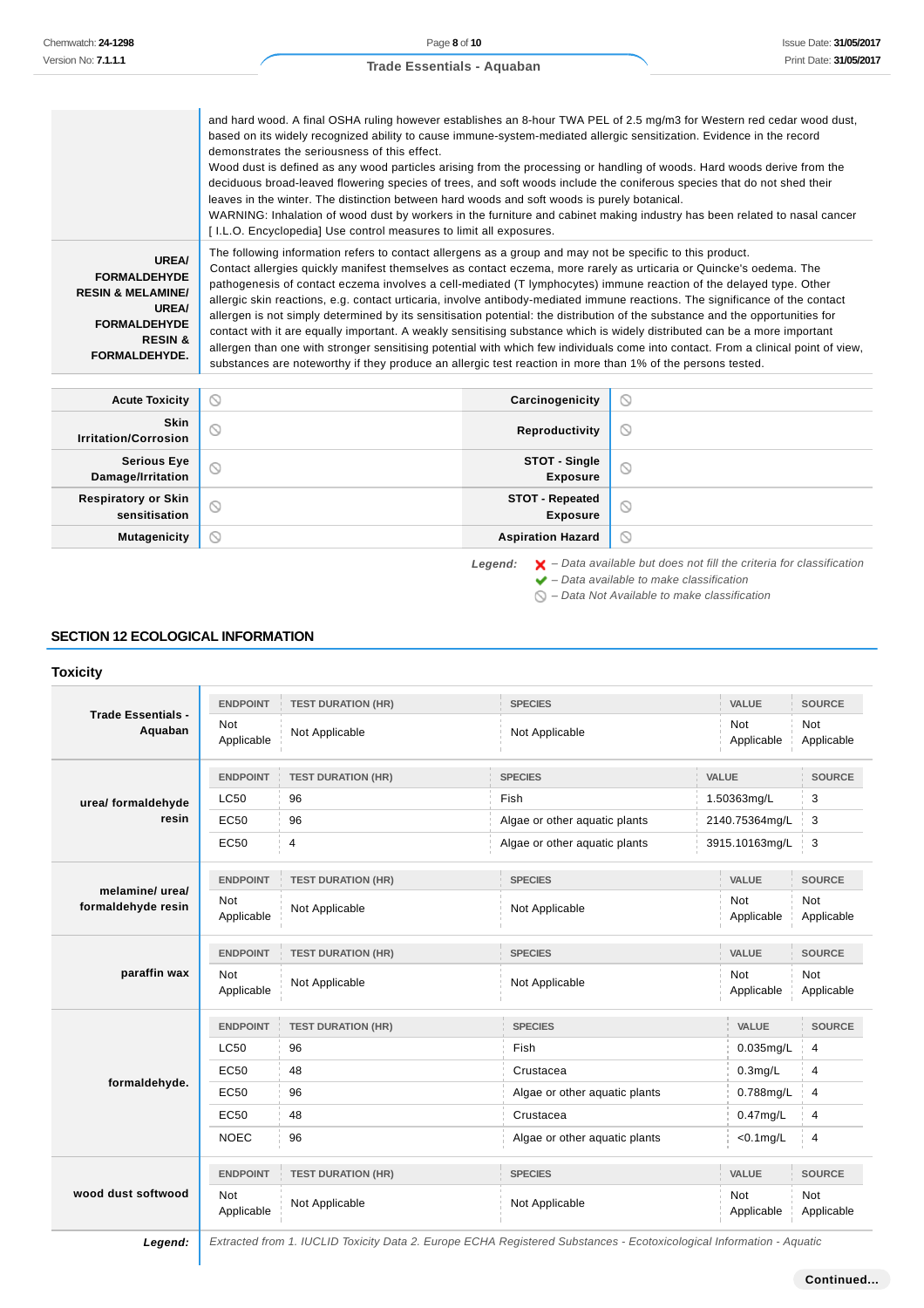Toxicity 3. EPIWIN Suite V3.12 (QSAR) - Aquatic Toxicity Data (Estimated) 4. US EPA, Ecotox database - Aquatic Toxicity Data 5. ECETOC Aquatic Hazard Assessment Data 6. NITE (Japan) - Bioconcentration Data 7. METI (Japan) - Bioconcentration Data 8. Vendor Data

**DO NOT** discharge into sewer or waterways.

### **Persistence and degradability**

| Ingredient                  | Persistence: Water/Soil     | Persistence: Air              |
|-----------------------------|-----------------------------|-------------------------------|
| urea/ formaldehyde<br>resin | ∟OW                         | LOW                           |
| formaldehyde.               | LOW (Half-life $= 14$ days) | LOW (Half-life $= 2.97$ days) |

### **Bioaccumulative potential**

| Ingredient                  | <b>Bioaccumulation</b>    |
|-----------------------------|---------------------------|
| urea/ formaldehyde<br>resin | LOW (LogKOW = $-3.4014$ ) |
| formaldehyde.               | LOW (LogKOW = $0.35$ )    |

### **Mobility in soil**

| Ingredient                  | <b>Mobility</b>  |
|-----------------------------|------------------|
| urea/ formaldehyde<br>resin | $HIGH (KOC = 1)$ |
| formaldehyde.               | $HIGH (KOC = 1)$ |

# **SECTION 13 DISPOSAL CONSIDERATIONS**

| Waste treatment methods                |                                                                                                                                                                                                                                                                 |  |
|----------------------------------------|-----------------------------------------------------------------------------------------------------------------------------------------------------------------------------------------------------------------------------------------------------------------|--|
| <b>Product / Packaging</b><br>disposal | Example wherever possible or consult manufacturer for recycling options.<br>▶ Consult State Land Waste Authority for disposal.<br>▶ Bury or incinerate residue at an approved site.<br>Recycle containers if possible, or dispose of in an authorised landfill. |  |
|                                        |                                                                                                                                                                                                                                                                 |  |

# **SECTION 14 TRANSPORT INFORMATION**

### **Labels Required**

**Marine Pollutant** NO **HAZCHEM** Not Applicable

**Land transport (ADG): NOT REGULATED FOR TRANSPORT OF DANGEROUS GOODS**

**Air transport (ICAO-IATA / DGR): NOT REGULATED FOR TRANSPORT OF DANGEROUS GOODS**

**Sea transport (IMDG-Code / GGVSee): NOT REGULATED FOR TRANSPORT OF DANGEROUS GOODS**

**Transport in bulk according to Annex II of MARPOL and the IBC code**

Not Applicable

### **SECTION 15 REGULATORY INFORMATION**

# **Safety, health and environmental regulations / legislation specific for the substance or mixture**

**UREA/ FORMALDEHYDE RESIN(9011-05-6) IS FOUND ON THE FOLLOWING REGULATORY LISTS**

Australia Inventory of Chemical Substances (AICS)

**MELAMINE/ UREA/ FORMALDEHYDE RESIN(25036-13-9) IS FOUND ON THE FOLLOWING REGULATORY LISTS** Australia Inventory of Chemical Substances (AICS)

**PARAFFIN WAX(8002-74-2) IS FOUND ON THE FOLLOWING REGULATORY LISTS**